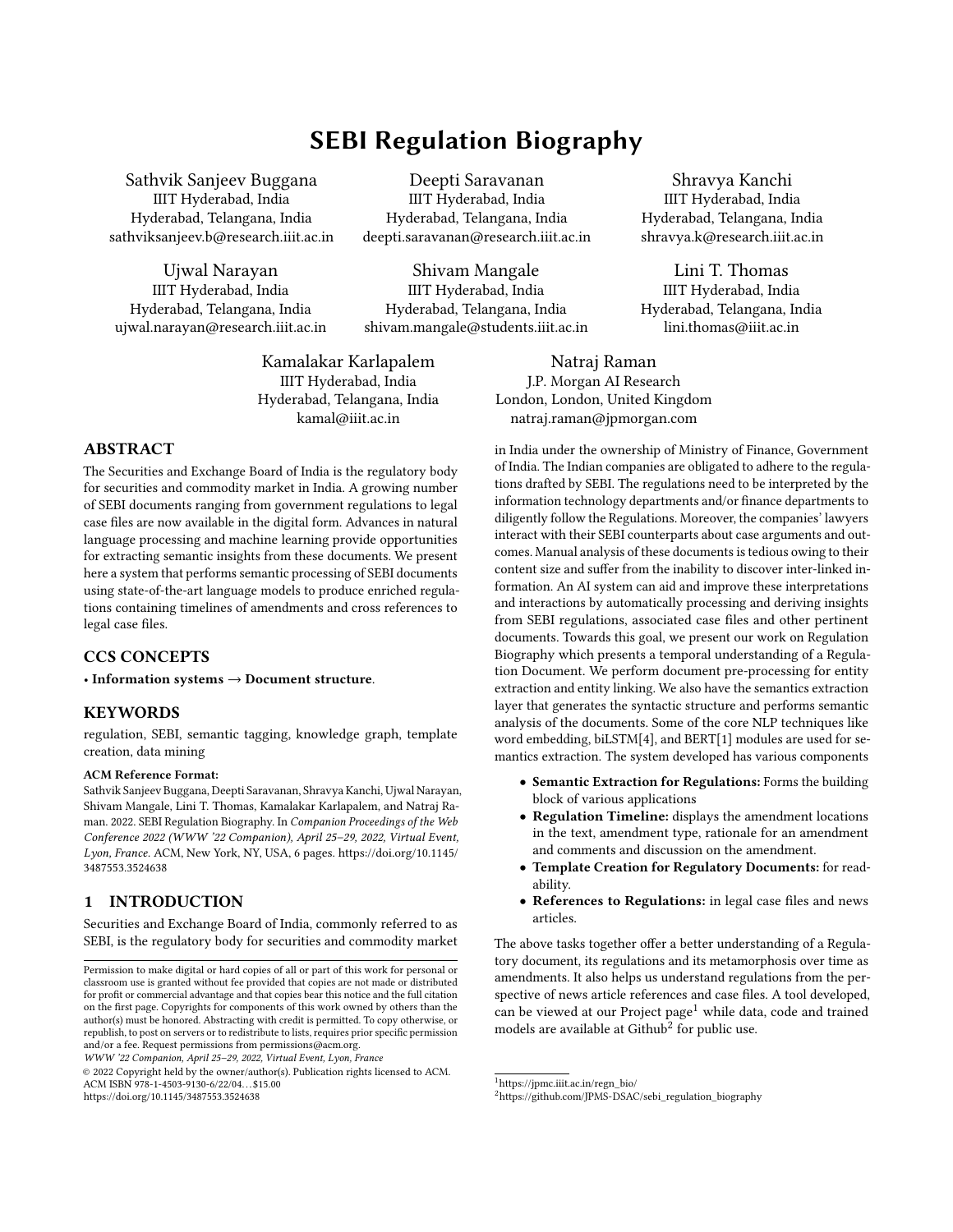WWW '22 Companion, April 25–29, 2022, Virtual Event, Lyon, France Buggana and Saravanan, et al.

### 2 REGULATION BIOGRAPHY MODULES

In this section, we shall present the modules of our system.

#### <span id="page-1-2"></span>2.1 Semantic Extraction for Regulations

Unlike traditional NER tasks, we detect overlapping named entities from regulation texts due to the presence of overlapping tags (For example, "listed in recognised stock exchanges" is a Transaction while the span "recognised stock exchanges" can be a Subject-Organisation based on the context.). We deployed multiple named entity models to identify overlapping semantic tag occurrences in the sentence. We experimented training one NER model for each entity using customized spacy[\[3\]](#page-5-3) NER v3.0. We used a train-devtest split of 75-15-10 of the annotated data. Models, code and data are available at  $\mathrm{Github}^{2}.$  $\mathrm{Github}^{2}.$  $\mathrm{Github}^{2}.$  We detect semantic tags of the form  $\emph{Trans}$ actions, Legal Term, Date/Time, Legal Document, Object (An entity which is acted upon by authority,subject-Individual and subjectorganization), Subject-Individual (specific individuals or a class of individuals who engage in the securities market in any manner and upon whom, the acts, rules and regulations apply), Subject-Organization (Companies or organizations,who are bound to act as per the rules, regulations, acts as well are directions of the authorities), Authority, etc. These tags were decided by domain legal experts.

We evaluated our work using the NER evaluation method proposed in SemEval' 13 NER task [\[2\]](#page-5-4). A perfect NER system should be able to detect the right word boundary of the named entity as well as classify the detected word into the right class. We define two categories of correctness namely Strict and Exact. Strict implies an exact boundary match with the actual tagged entities and the right entity type is assigned to the span of characters. Exact implies an exact boundary match regardless of the right entity type being assigned to the span of characters.

We pooled the named entities labelled by the ten NER models. Table [1](#page-1-0) shows the precision, recall and F1 scores for the 2 categories of evaluation used for NER systems.

<span id="page-1-0"></span>Table 1: Quantitative Results for pooled ten NER model

| Precision   Recall    |        | F1     |
|-----------------------|--------|--------|
| Strict $\vert$ 0.8715 | 0.6521 | 0.7460 |
| Exact $\pm 0.8747$    | 0.6545 | 0.7488 |

# 2.2 Regulation Over time

This section offers a view of a regulation over time and includes

- (1) visualisation that helps understand the amended versions of a regulatory document
- (2) identifies what changes have been made between two successive versions of a regulation document
- (3) provides additional information from other SEBI documents that help understand the rationale behind the amendment and other associated comments
- (4) provides tags in order to categorise the kind of amendments, etc.

Provided below are further details of the tasks.

2.2.1 Regulation Timeline. Our tool represents the amended versions of a document as a linear chain with nodes as regulation documents and clickable edges that provide comparison of two consecutive regulatory documents as shown in Figure [1.](#page-1-1) The blue circles represent amendments ordered over time. They can be clicked to open up the corresponding document. The corresponding red circles contain comments extracted from various supporting documents that pertain to regulations of the respective regulatory document. This match is done based on the time when the comment appeared in a document and the corresponding amended version of the regulatory document at that point in time. The edges when clicked provide a comparison between two consecutive amended versions of a Regulatory document as shown in Figure [??](#page-2-0).

<span id="page-1-1"></span>

Figure 1: Regulation timeline of Alternative Investment Funds

The documents are compared to understand the syntactic differences between them. Note that an amended version does not maintain the regulation numbering order of previous versions due to the introduction of new regulations in between. Hence, a similarity score function is used wherein every pair of regulations (one from each document) are considered. The similarity between two regulations belonging to any regulation document in SEBI is computed by measuring the Longest Common Sub-sequence based on the Gestalt pattern matching algorithm. The pair with the highest matching score is assumed to be the same regulation version in both documents. Once the pair (one from each document) of corresponding regulations are identified; further comparison is done to identify the amendment made to it. The comparison of regulations are presented in a tabular format. Olive color implies exact matches. Blue color implies edits in a regulation. Black color text implies insertion (newer document) or deletion (older document) of a regulation. Red color text implies insertion (newer document) or deletion (older document) of a sub-regulation.

Further, the visualisation comparing two consecutive amended Regulatory documents also gives the rationale for the amendment. Rationale explaining the reason an amendment was introduced; is often made available in related SEBI documents like Annual reports and Concept papers. Additional documents are searched using multiple factors like regulatory document name, regulation name, keywords in the regulation, year, etc to identify such a piece of text. These are simple rule based searches put together to identify the right piece of texts. The rationale provided in a document about an amended Regulation is associated with the latest version of the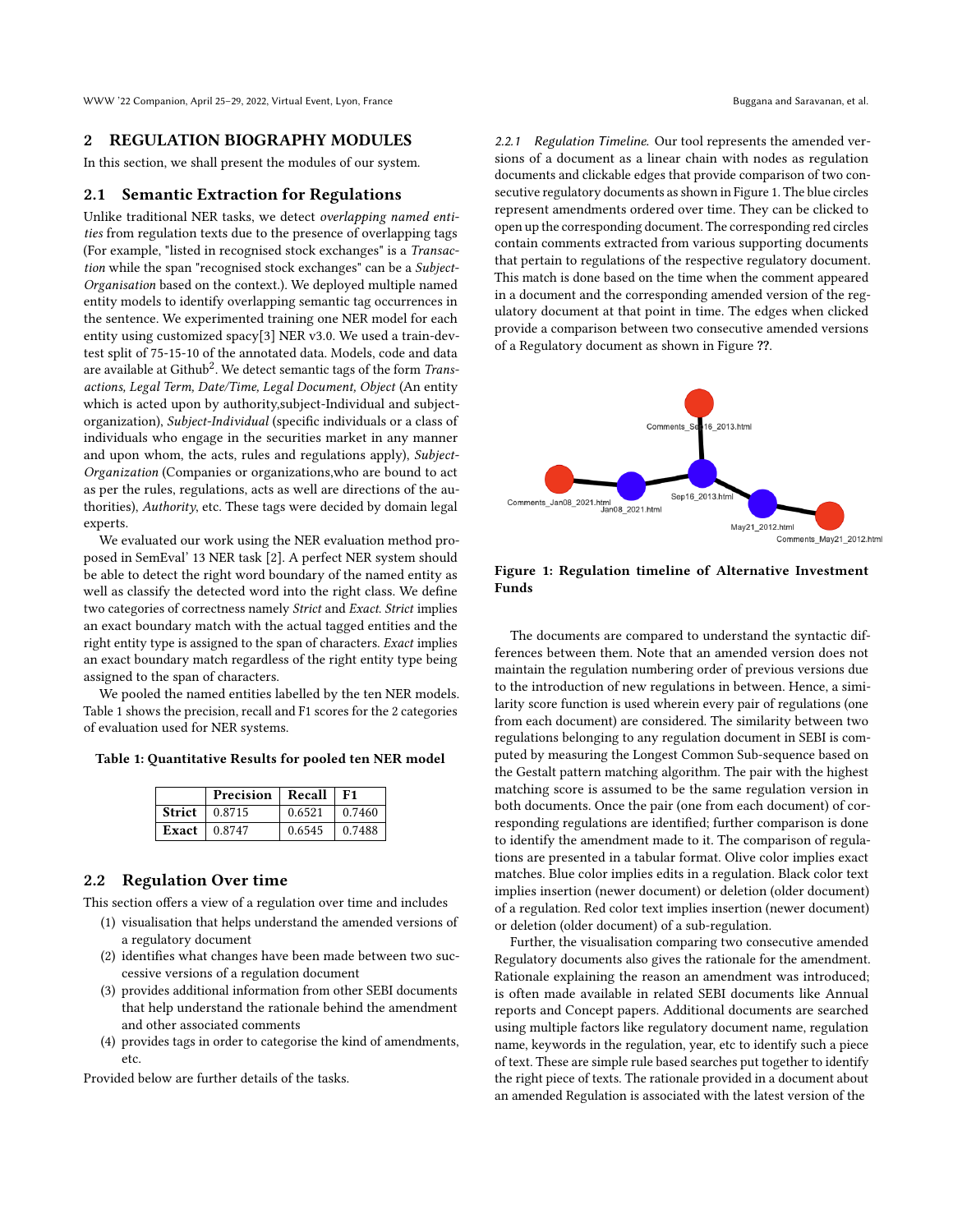<span id="page-2-1"></span>35 The Collective Investment Management Company shall:(a) not invest the funds of the 108 [collective investment scheme] for purposes other than theobjective of the 109[collective investment scheme] as disclosed in the offer document.(b) segregate the 110[collective investment scheme] assets of different s111 [collective investmentscheme] s.(c) not invest corpus of a 112 [collective investment scheme] in other 113 [collective investmentscheme]s.(d) not transfer funds from one 114[collective investment scheme] to another 115[collectiveinvestment scheme]:Provided that inter-scheme transfer of 116[collective investment scheme] property may bepermitted at the time of termination of the 117[collective investment scheme] with prior approvalof the trustee and the Board.

Rationale : o. sebi (collective investment schemes) (amendment) regulations, 2014 w.e.f january 9, 2014 the securities laws (amendment) ordinance, 2013 provides for regulation of pooling of funds under any scheme or arrangement, involving a corpus amount of ` 100 crore or more, to be deemed to be a collective investment scheme, subject to sub- section (3) of section 11aa of the sebi act. accordingly, amendments were made to sebi (collective investment schemes) regulations, 1999, providing a framework for regulation of such deemed ciss. it was also provided that all collective investment management companies shall mobilize money only through cheques.

#### Figure 2: Sample Rationale - Collective Investment Scheme Regulations

<span id="page-2-0"></span>

#### Figure 3: Amendment tagged - Credit rating regulations

amendment published before the additional document itself. A sample rationale (in blue text) is shown in Figure [??](#page-2-1). This was extracted from SEBI Annual Reports 201[3](#page-2-2)-14<sup>3</sup>. It mentions that amendments are made to the SEBI Act, granting SEBI powers in the regulation of Collective Investment Schemes (CIS) in 2014. This was detected by our tool and matched Regulation 35 of CIS regulatory document (which stipulates the duties of a Collective Investment Management Company in regards to Collective Investment Schemes) to the aforementioned rationale information.

In order to characterise the type of amendments we built a rule based tagger for tagging an amendment with tags pertaining to the amendment's purpose and effect. These rules have been built after analysing the types of tags provided manually to amendments by the domain legal experts. A sample tagging can be seen in blue in the Figure [??](#page-2-0). Initial annotation of amended regulations was conducted for a sample of 50 amended regulations. Then rule based method was developed to tag the remaining amended regulations.

Finally, the system detects comments related to a Regulation which are mentions of a regulation document in other documents available at SEBI. However, additional work is required to identify which version of a regulation document is being referred to in the

comment. For this part of biography analysis, the following steps were involved.

- First, using grep and certain pattern matches, we found potential mentions of regulations.
- Second, for each mention, the name of the exact regulation document mentioned and the time of release of document, were extracted. This helps in matching each mention with the correct regulation document type and also the exact "version" of the document. For example, if a document mentions SAST regulation and is released in 2015, then, it is matched to SAST regulations released on 23 April 2014, which is the closest version of the regulation available.
- A table is generated with the document name, SEBI link to the document, and the mention of regulation, for each type of regulation and each version of regulation. The exact mentions of the regulation were highlighted and displayed using HTML.

A tool developed for the components described above can be viewed at our demopage<sup>[4](#page-2-3)</sup>.

<span id="page-2-2"></span> $^3$ [https://www.sebi.gov.in/reports/annual-reports/aug-2014/annual-report-2013-](https://www.sebi.gov.in/reports/annual-reports/aug-2014/annual-report-2013-14_27807.html) [14\\_27807.html](https://www.sebi.gov.in/reports/annual-reports/aug-2014/annual-report-2013-14_27807.html)

<span id="page-2-3"></span><sup>4</sup>[https://jpmc.iiit.ac.in/regn\\_bio/](https://jpmc.iiit.ac.in/regn_bio/)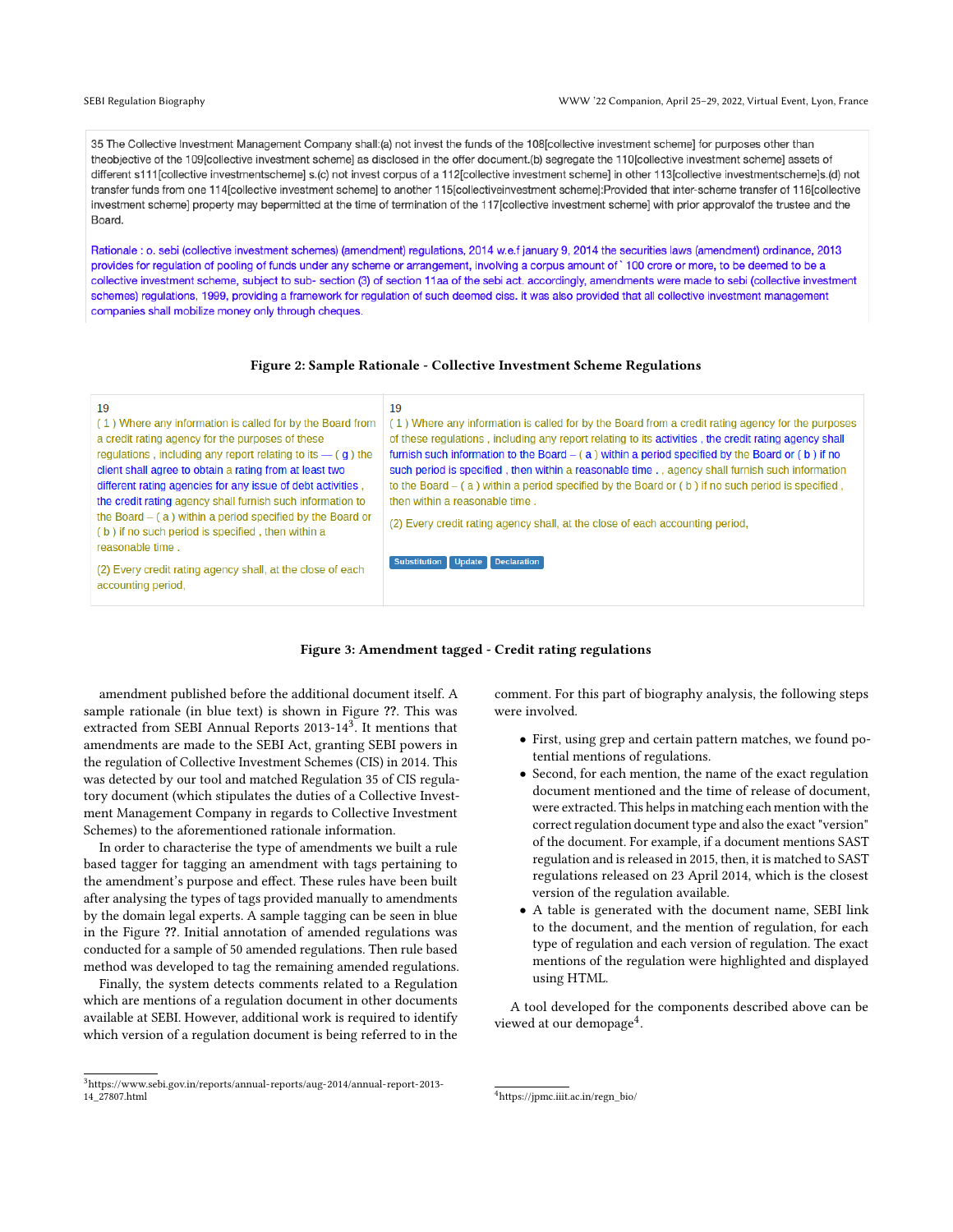#### Table 2: Structure of Regulations

<span id="page-3-1"></span><span id="page-3-0"></span>

| Entity             | condition?                        | Action                                                                             |
|--------------------|-----------------------------------|------------------------------------------------------------------------------------|
| Compliance officer | Upon approval of the trading plan | notify the plan to the stock exchanges on which the securities are listed          |
| The Board          | nıl                               | designate a division to function as the independent Office of Informant Protection |

#### Table 3: Phrases defining condition part of the regulations

| Location                     | Phrases/Tokens                                                            |  |
|------------------------------|---------------------------------------------------------------------------|--|
| Before entity is mentioned   | If, where, while, After, On, Upon, In (the) case                          |  |
| Between entity and shall/may | whose, who, while, if, having, unless, that, required                     |  |
| Post entity and shall/may    | phrase between comma detected after shall/may and the next detected comma |  |

### 2.3 Regulation Template Creation

Around 2500 regulations were extracted from the latest SEBI regulatory documents. These regulations follow an intrinsic pattern of the form Entity-Condition-Action, as seen in table [2.](#page-3-0) The entity is the subject of the regulation. Condition includes the phrase that the entity must satisfy in order to perform the action. The remaining part of the regulation is categorised as the Action part, that usually occur after the rule-relevant words 'shall' or 'may'. The presence of these rule-relevant words differentiates regulatory sentences from other miscellaneous sentences in the regulatory documents.

Observing the consistent syntactic pattern followed across all the regulatory documents, the regulatory sentences are transformed to simpler switch-case statements that are more comprehensible and easier to extract relevant regulations from, according to the entity of interest.

#### 2.3.1 Approach and Observations

. Entities Extraction: Entity detection in the context of template extraction is done by leveraging the basic entity recognition model. The output of the model provides the entities to which a specific regulation pertains to.

Conditions Extraction Regulations may or may not have a conditional phrase. In the former case, phrases that define the conditions on the entity, that are to be satisfied before the corresponding actions are performed, were extracted. This was possible since SEBI regulatory documents follow a fixed pattern that could be used as the base rule to extract the corresponding phrases of interest. Table [3](#page-3-1) shows the phrases defining conditions and their corresponding locations in the sentence.

Actions Retrieval There are two kinds of action phrases - positive and negative. Negative actions may occur in two forms:

- Negations with rule-relevant words, 'shall not' or 'may not'.
- Negations with entities, for example, 'No insider'.

If the above forms are not identified in a regulatory sentence, then the action is considered to be positive. Once the kind of the action is identified, the actions can be directly extracted by identifying the rule-relevant words and analysing the phrase following those words.

Identification of inter-dependent regulations Each regulatory document has a set of interconnected chapters. There exist direct or indirect relationship between two or more regulations, both within and across chapters. To extract the phrases that uniquely capture such relationships, each part of the sentence was analyzed in detail. The regulatory interconnections occur in two forms:

- Presence of the word 'such': The entity that immediately follows 'such' points to its immediate previous instance, which may be within the same regulation or in the previous regulation.
- Direct References using regulation numbers: A few regulations have the referred regulation or sub-regulation numbers mentioned, leading to direct mapping of regulations.

Final Template Format Regulatory Documents can be represented as switch-case statements for easier extraction and analysis for various downstream tasks. With entity as the case, the corresponding regulations are mentioned under it. The regulations with conditional phrases will have an additional if-else statement, in order to provide more emphasis on the satisfaction of required conditions.

Generic template creation has several advantages. It captures the relationship between regulations from the perspectives and hierarchies of the entities involved, while it also groups the subset of regulations corresponding to the entity of interest. In addition, conditional statements modeled as if-else format help not to miss out any important pre-requisites for the actors involved.

Results: For the Insider Trading document (2020 version), a manual accuracy check was done. A 76 % accuracy was obtained when a basic entity recognition model was used and 85 % accuracy was observed when the model detailed in Section - 2.1 was used. The increase in accuracy is due to multiple types of entities that are detected by the more comprehensive entity recognition model. For example, UPSI is recognised which helped in detecting UPSI related regulations.

### 2.4 Knowledge Graph Module

We have three primary forms of data pertaining to SEBI, namely, Regulation documents and other related documents, SEBI related legal case files and news articles that relate to SEBI regulations and cases filed. Further, we also have done entity extraction of regulation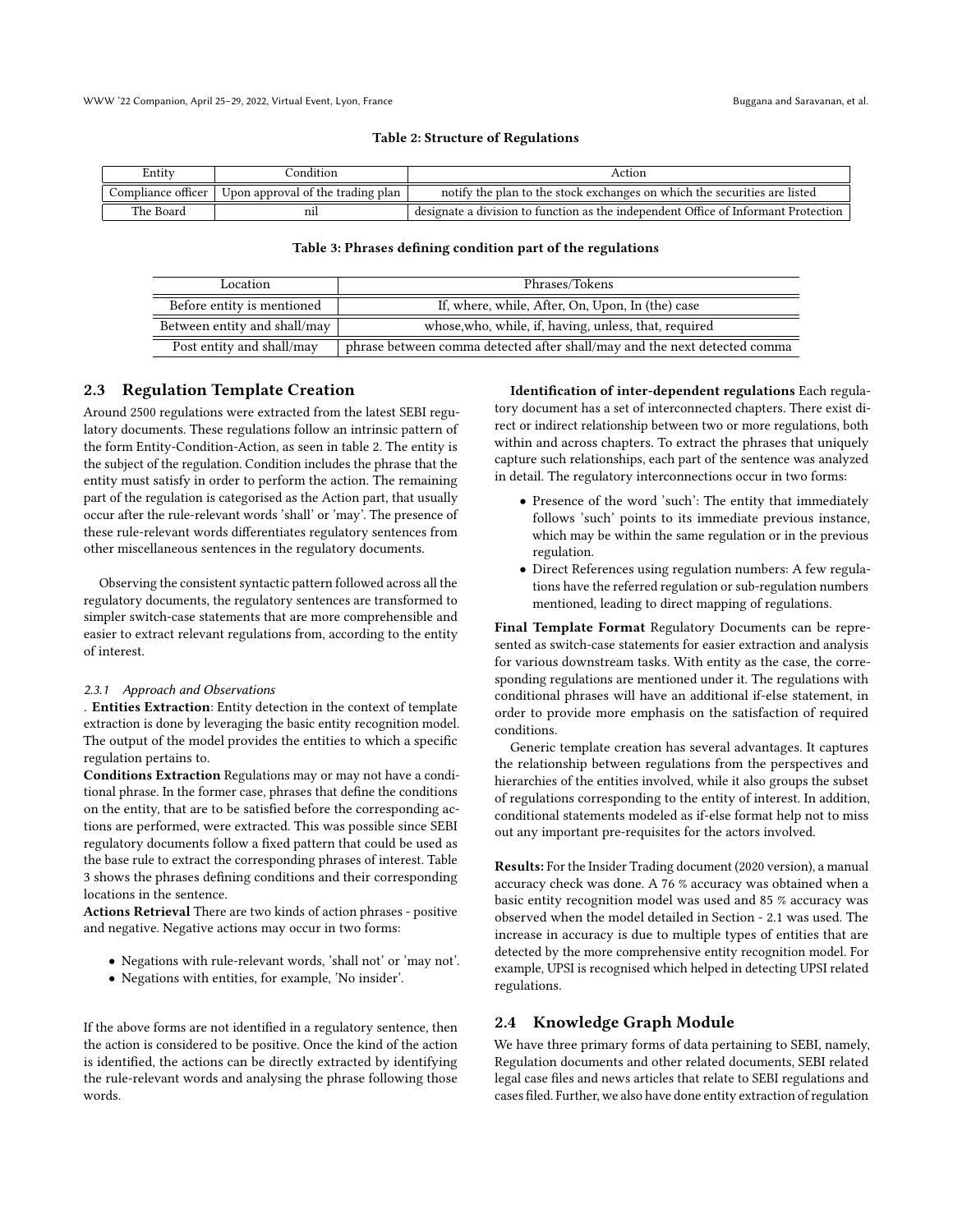#### SEBI Regulation Biography WWW '22 Companion, April 25–29, 2022, Virtual Event, Lyon, France

<span id="page-4-5"></span>

#### Figure 4: Knowledge Graph Constituents

<span id="page-4-6"></span>39 (2) Notwithstanding such repeal: (a) Anything done or any action taken or purported to have been done or taken, including suspension or cancellation of certificate of registration, any inquiry orinvestigation commenced cause notice issued under the repealed regulations, shall be deemed to have been done or taken under the correspondingprovisions of these regulations (b)) All venture capital funds or schemes launched by such venture capit funds prior todate of notification of these regulations shall continue to be governed by provisionsof Securities and Exchange Board of India (Venture Capital Funds) Regulations,1996 till the fund or Scheme is wound up:Prov that such funds shall not launch any new Scheme after notification ofthese regulations;(c) Any application made to the Board under the Securities and Exchange Board ofindia (Venture Capital Funds) Regulations, 1996 and pending before it shall bedeemed to have been made under the corresponding provisions of Securities andExchange Board of India (Alternative Investment Funds) Regulations, 2012.

39 (3) After the repeal of Securities and Exchange Board of India (Venture Capital Funds) Regulations, 1996, any reference thereto in any other regulations made, guidelines or

Case Files that refer this Regulation Document

- 1511951662889.txt
- 1540999794392.txt
- 1577181091876.txt

News Articles that refer this Regulation Document

- · [89]Daily Bulletin: All four accused in Hyderabad rape, murder case killed in police encounter; Ajit Pawar gets clean chit in Vidarbha irrigation probe; day's top stories
- [414] Regulatory Updates For The Month Of June 2020 July 2020
- $\bullet$ [483] AIF investment committees may get some relief from Sebi's June order
- [571]Sebi writes to states to exempt staff of capital market entities from lockdown  $\bullet$
- [3145] SEBI Decision on Recommendations of Kotak Committee
- [3702]Budget 2018: Curious Case of Amendment to Securities Laws Finance Bill 2018

#### Figure 5: Inter References in Regulation document

documents which help us identify various entities, timelines, of the document. The work related to Regulation biography relates the Regulation amendment documents where multiple amendments made to a particular regulation document can be studied. Tagging to understand the amendment type was also done as part of this work. All of these can be brought under a single umbrella where the connections across documents and other mined information about these documents can be presented. The Knowledge Graph module identifies inter references to the Regulation in News Articles and SEBI related case files. It also identifies references of case files in news articles. This provides an user with the relevant News Articles when the user accesses Regulations to get information of how it was received by the media. Similarly, we process the Adjudication Orders to mine the Regulations and sub-regulations referred to in them. This provides for easier navigation and access to the Regulatory information while browsing the case file.

The data set used to build this Knowledge Graph is depicted in Table [4.](#page-5-5) The news articles are scraped and subsequently filtered from prominent News sites and Information sites such as the  $\operatorname{Hindu}^5,$  $\operatorname{Hindu}^5,$  $\operatorname{Hindu}^5,$  the Economic Times<sup>[6](#page-4-1)</sup> and MoneyControl<sup>[7](#page-4-2)</sup>. The Adjudication Orders, regulation documents and their amendments are retrieved from  $\rm SEBI^8$  $\rm SEBI^8$  and from IndianKanoon $^9$  $^9$ .

The relationships between Regulation documents, additional SEBI documents, news articles and case files have been depicted in the Knowledge Graph have been presented in Figure [??](#page-4-5).

• References across regulations: Often a regulation is found to refer to another regulation. In the Figure, the Regulation Document R1 has a reference to Regulation Document R2.

<span id="page-4-4"></span><sup>9</sup><https://indiankanoon.org>

<span id="page-4-0"></span><sup>5</sup><https://www.thehindu.com>

<span id="page-4-1"></span><sup>6</sup><https://economictimes.indiatimes.com>

<span id="page-4-2"></span><sup>7</sup><https://www.moneycontrol.com>

<span id="page-4-3"></span><sup>8</sup><https://www.sebi.gov.in/>